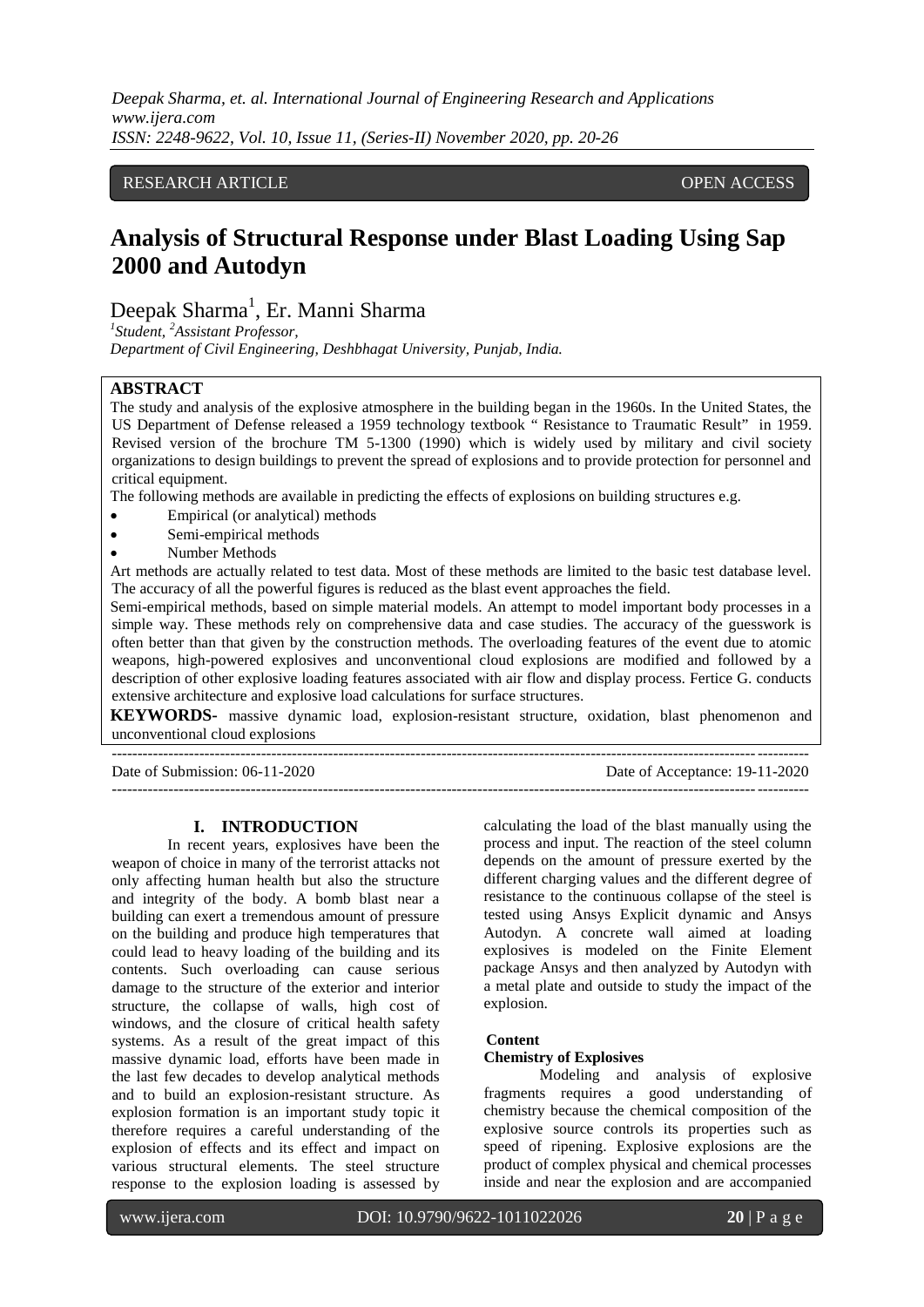*Deepak Sharma, et. al. International Journal of Engineering Research and Applications www.ijera.com ISSN: 2248-9622, Vol. 10, Issue 11, (Series-II) November 2020, pp. 20-26*

by a rapid release of energy in the form of heat, light and sound. The chemical reactions involved in the explosion are thus oxidation as well as shocking reactions because the reactants are synthesized to provide a combination of hot gaseous products.

#### **OXIDATION**

There are two major types of oxidation reactions involved in explosions.

a) In the first type, there are two reaction components, gasoline and oxidizer, which react to the formation of explosive products.

b) A second type of reaction, consists of a single device in which the fuel and the oxidizer are contained in the same molecule, which decomposes during the reaction and is converted into oxidized products. It is very common in explosions.

Most explosives contain single molecules composed of Carbon (C), Hydrogen (H), Nitrogen (N) and Oxygen (O). These are called CHNO explosives and can be represented by the common formula Ccc Hh Nnn  $0.00$ , where c, h, n, o is a carbon number,

hydrogen, nitrogen, and oxygen atoms, respectively, consist of one molecule of

exploding. During decomposition reaction2, the reacting molecule descends to its individual atoms  $nextC_{cc} H_h N_{nn} O_{oo}$ ,  $\rightarrow cC + h H + nN + oO$ 

These individual atoms then recombine to form the final products of the reaction. The order of reaction is

 $2N \rightarrow N2$  $2H + O \rightarrow H2O$ 

 $C+O \rightarrow CO$  $CO + O \rightarrow CO2$ 

If oxygen resides after the formation of carbon dioxide, that explosion is called overoxidized. Any oxygen left behind after the formation of CO2 forms O2. However, most explosives, with the exception of nitro-glycerine and ammonium nitrate, do not have enough oxygen to convert all carbon to CO2 and these are called less oxidized explosives. In such explosives, reaction products release oxygen into the atmosphere as they grow freely. While doing so, these products combine with oxygen and can burn to produce CO2. This second reaction is part of a process known as afterburn.

The estimated amount of oxygen in the explosion is therefore an important factor in determining the nature and performance of explosive products; is expressed in the plural as an oxygen balance. The heat generated by an oxygenfree explosive (such as trinitrotoluene (TNT)) is lower than that produced by an explosive coating that completely oxidize.

#### **Explosion and blast phenomenon**

In general, an explosion is the result of a very rapid release of large amounts of energy within a limited space. Explosions can be categorized on the basis of their nature as physical, nuclear and chemical events.

**In physical explosion: -** Energy may be released from the catastrophic failure of a cylinder of a compressed gas, volcanic eruption or even mixing of two liquid at different temperature.

**In nuclear explosion: -** Energy is released from the formation of different atomic nuclei by the redistribution of the protons and neutrons within the inner acting nuclei.

**In chemical explosion: -** The rapid oxidation of the fuel elements (carbon and hydrogen atoms) is the main source of energy.

The type of burst mainly classified as

Air burst

High altitude burst

Under water burst Underground burst Surface burst.

#### **Explosive and impact loads similar to and different from loads typically used in building design.**

Explosive loads and impact loads are transients, or loads that are applied dynamically as one- half cycle of high amplitude, short duration air blast or contact and energy transfer related pulse. This transient load is applied only for a specific and typically short period of time in the case of blast loads, typically less than one-tenth of a second (Kirk A. Marchand, Farid Alfawakhiri (2005)). This means that an additional set of dynamic structural properties not typically considered by the designer, such as rate dependant material properties and inertial effects must be considered in design.

Often, design to resist blast, impact and other extraordinary loads must be thought of in the context of life safety, not in terms of serviceability or life-cycle performance. Performance criteria for other critical facilities (nuclear reactors, explosive and impact test facilities, etc.) may require serviceability and reuse, but most commercial office and industrial facilities will not have to perform to these levels. Structures designed to resist the effects of explosions and impact are permitted to contribute all of their resistance, both material linear and nonlinear (elastic and inelastic), to absorb damage locally, so as to not compromise the integrity of the entire structure. It is likely that local failure can and may be designed to occur, due to the uncertainty associated with the loads.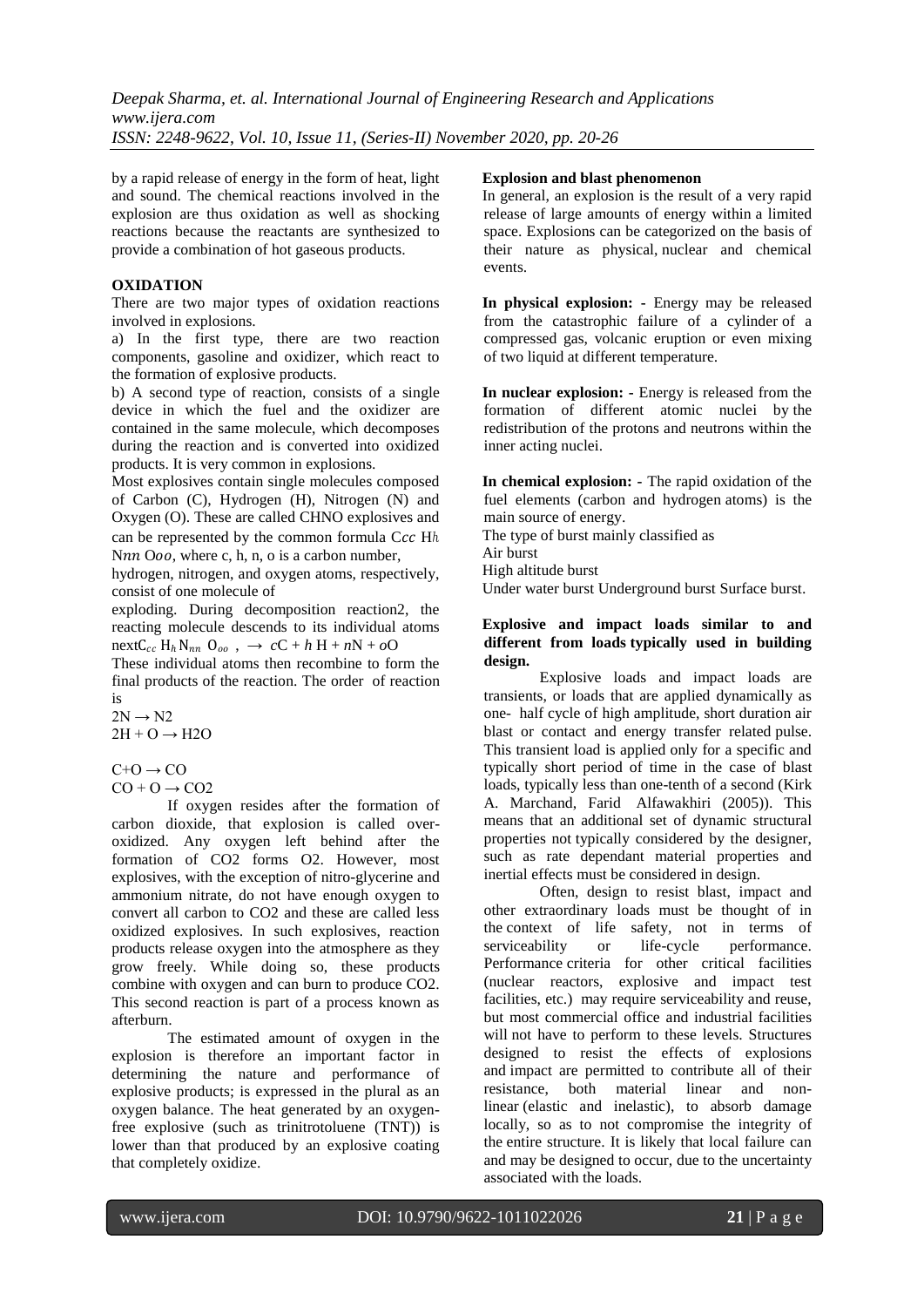### **BLAST WAVE SCALING LAWS**

All blast parameters are primarily dependent on the amount of energy released by a detonation in the form of a blast wave and the distance from the explosion. A universal normalized description of the blast effects can be given by scaling distance relative to

 $(E/P<sub>O</sub>)<sup>1/3</sup>$  and scaling pressure relative to  $P<sub>o</sub>$ , where  $E$  is the energy released (kJ) and  $P_0$  the ambient pressure (typically  $100 \text{ kN/m}^2$ ). For convenience, however, it is general practice to express the basic explosive input or charge weight *W* as an equivalent mass of TNT. Results are then given as a function of the dimensional distance parameter,

Scaled Distance 
$$
(Z) = \mathbb{R}
$$

R is the actual effective  $WW^{4,3}$  distance from the explosion.  $WW^{1/3}$ 

*W* is generally expressed in kilograms.

Scaling laws provide parametric correlations between a particular explosion and a standard charge of the same substance.

## **PREDICTION OF BLAST PRESSURE**

Blast wave parameter for conventional high explosive materials have been the focus of a number of studies during the 1950' s and 1960' s. The estimations of peak overpressure due to

spherical blast based on scaled distance  $Z =$  $\overline{WW}$ 

was introduced by Brode (1955) as:

$$
P_{so} = \frac{6.7}{z^3} + 1 \text{ bar} \qquad (P_{so} > 10 \text{ bar})
$$

#### **STRUCTURAL RESPONSE TO BLAST LOADING**

Complexity in analyzing the dynamic response of blast-loaded structures involves the effect of high strain rates, the non-linear inelastic material behaviour, the uncertainties of blast load calculations and the time-dependent deformations. Therefore, to simplify the analysis, a number of assumptions related to the response of structures and the loads has been proposed and widely accepted. To establish the principles of this analysis, the structure is idealized as a

single degree of freedom (SDOF) system and the link between the positive duration of the blast load and the natural period of vibration of the structure is established. This leads to blast load idealization and simplifies the classification of the blast loading regimes.

## **ELASTIC SDOF SYSTEMS**

The simplest discretization of transient problems is by means of the SDOF approach. The actual structure can be replaced by an equivalent system of one concentrated mass and one weightless spring representing the resistance of the structure against deformation. The structural mass, *M*, is under the effect of an external force,  $F(t)$ , and the structural resistance, *Rm*, is expressed in terms of the vertical displacement, *y*, and the spring constant, *K*. The blast load can also be idealized as a triangular pulse having a peak force *Fm* and positive phase duration *td*.

#### **ELASTO-PLASTIC SDOF SYSTEMS**

Structural elements are expected to undergo large inelastic deformation under blast load or high velocity impact. Exact analysis of dynamic response is then only possible by step-by- step numerical solution requiring nonlinear dynamic finite- element software. However, the degree of uncertainty in both the determination of the loading and the interpretation of acceptability of the resulting deformation is such that solution of a postulated equivalent ideal elasto-plastic SDOF system (Biggs, 1964) is commonly used. Interpretation is based on the required ductility factor  $\mu = y_m/y_e$ . For example, uniform simply supported beam has first mode shape  $\varphi(x) = \sin(x)$  $\pi x/L$  and the equivalent mass  $M = (1/2)$  mL, where L is the span of the beam and m is mass per Unit length.

## **II. BLAT LOADING ON STEEL STRUCTURE**

## **PROBLEM DESCRIPTION**

The steel framed structure which has been considered for blast loading is taken from " Energy flow in progressive collapse of steel framed building" by Stefan Szyniszewski. This is a typical lowrise steel building in the USA. All<br>prevailing requirements for gravity, wind, prevailing requirements for gravity, wind, and seismic design have been considered. It was designed for a typical office occupancy live load of 2.5 kPa. The floors were assumed to support a dead load of 4 kPa, which included a concrete-steel composite slab, steel decking, ceilings/ flooring/fireproofing, mechanical/electrical/plumbin g systems and partitions (1 kPa). The framing plan of the investigated 3-story building is shown in Fig. 1, Column schedules and beam designation are given in Table 1 and Table.2, respectively, with designations in accordance with AISC.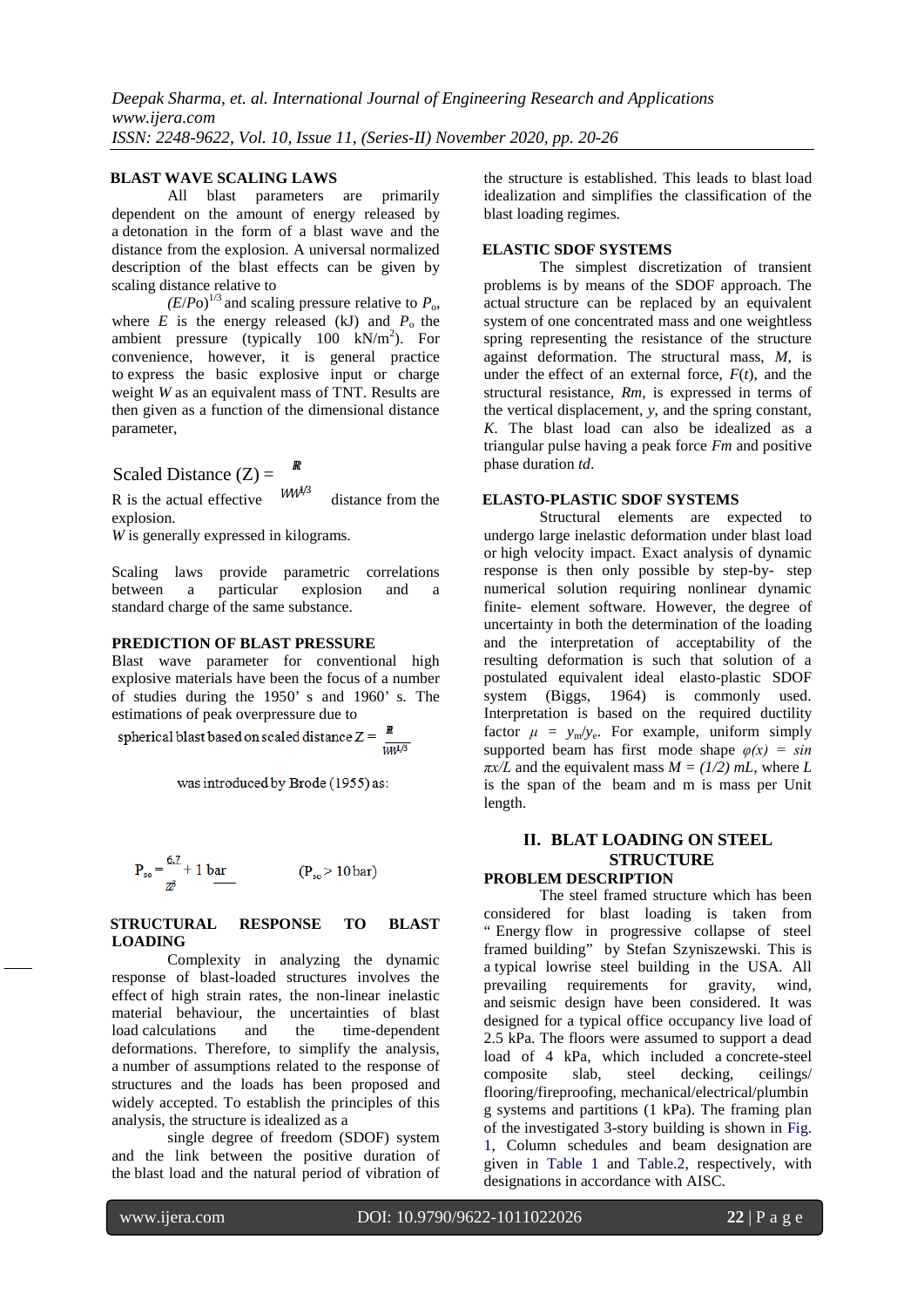

**Fig 1.** Framing plan of the representative steel building

| Floor    |                |                | Roof           |
|----------|----------------|----------------|----------------|
| Beam "A" | $W18\times 35$ | $W21\times 57$ | $W21\times 62$ |

Table.1 Beam with moment resisting connection designated with "A"

|   | А             | в              | C              | D             | Е              | F             | G             |
|---|---------------|----------------|----------------|---------------|----------------|---------------|---------------|
| 5 | W12×58        | $W12\times58$  | $W14\times74$  | $W14\times99$ | $W14\times99$  | $W14\times74$ | $W12\times58$ |
| 4 | W14×74        | $W12\times 58$ | $W12\times 65$ | W12×72        | $W12\times 65$ | $W12\times58$ | $W14\times74$ |
| 3 | $W14\times99$ | $W12\times58$  | $W12\times 65$ | W12×72        | $W12\times 65$ | $W12\times58$ | $W14\times99$ |
| 2 | $W14\times99$ | $W12\times58$  | $W12\times58$  | $W12\times58$ | W12×58         | $W12\times58$ | $W14\times99$ |
|   | $W14\times74$ | $W12\times58$  | $W14\times74$  | $W14\times99$ | $W14\times99$  | $W14\times74$ | $W14\times74$ |

## **Table.2 Steel Profile of Column**

## **COMPUTATION OF BLAST PRESSURE**

Peak Incident Pressure: The sudden increased value of the pressure on the surface due to an explosion resulting at a distance from the surface parallel to the propagation of the blast wave is called as the peak

incident pressure. In Literature, various empirical relations are available to determine the pressure on the surface when the blast waves are unimpeded in its motion. Hence, the empirical relations available in literature to determine the peak incident pressure on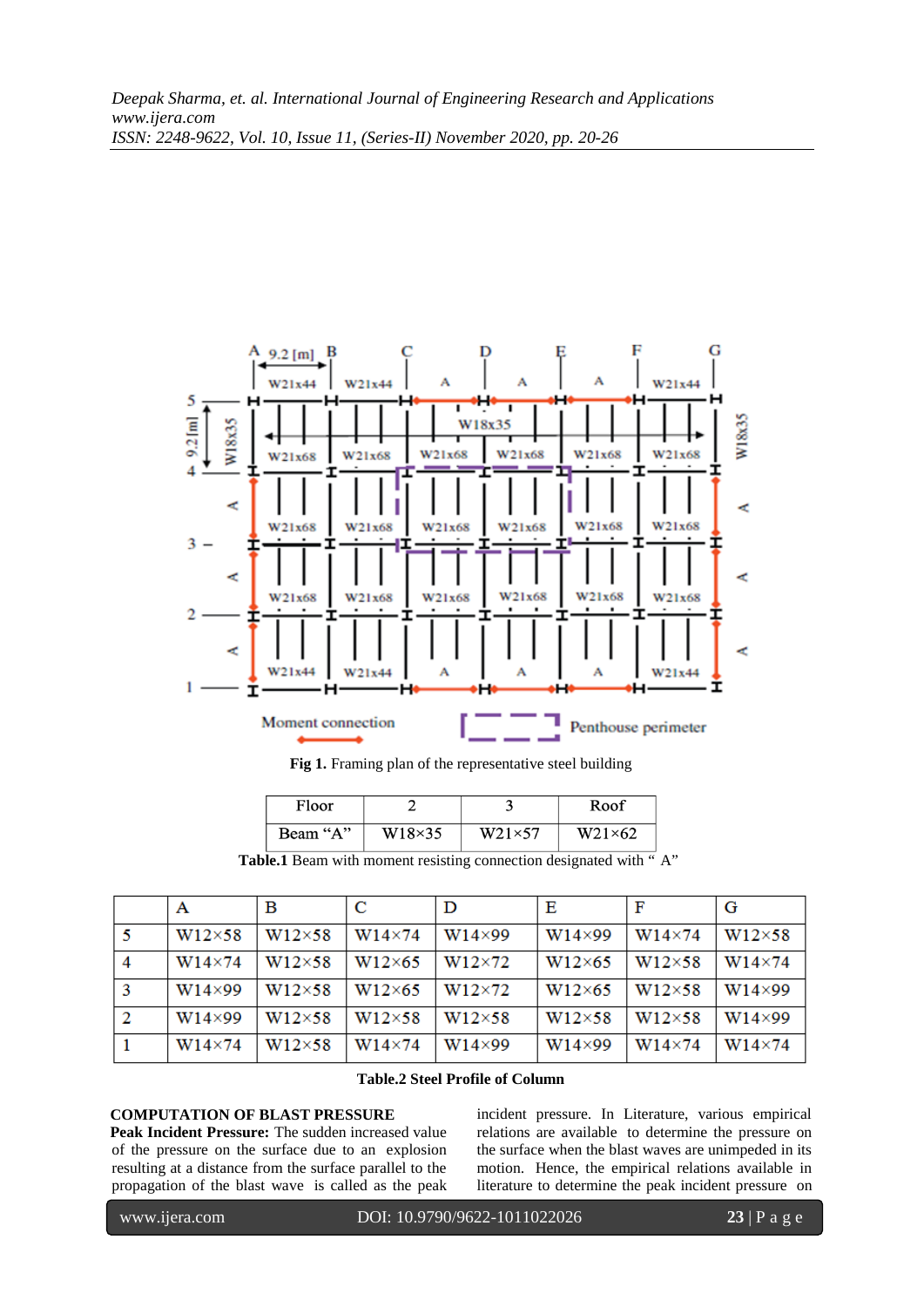a surface are as listed in the table below. Kinney and Graham (1985), based on the large experimental data

provided the following relation to determine the peak pressure from an explosion.

| Kinney and<br>Graham<br>(1985)        | $808 \qquad \begin{array}{c} 1 + \begin{pmatrix} Z \\ 4.5 \end{pmatrix} \end{array}$<br>$P_{\text{pos}} = P_0$<br>$\left[1+\left(\frac{Z}{0.048}\right)^2\right]\left[1+\left(\frac{Z}{0.32}\right)^2\left[1+\left(\frac{Z}{1.35}\right)^2\right]\right]$ |
|---------------------------------------|-----------------------------------------------------------------------------------------------------------------------------------------------------------------------------------------------------------------------------------------------------------|
| Sadovskiy<br>(2004)                   | $P_{\text{pos}} = 0.085 \begin{pmatrix} W^{2/3} \\ R \end{pmatrix} + 0.3 \begin{pmatrix} W^{1/3} \\ R \end{pmatrix}^2 + 0.8 \begin{pmatrix} W^{1/3} \\ R^2 \end{pmatrix}^3 \text{(MPa)}$                                                                  |
| Bajic<br>(2007)                       | $P_{\text{pos}} = 1.02 \left( \frac{W^{1/3}}{R} \right) + 4.36 \left( \frac{W^{2/3}}{R} \right) + 14 \left( \frac{W}{R^3} \right)$ (bar)                                                                                                                  |
| <b>Brode</b><br>(1955)                | $P_{\text{pos}} = \frac{6.7}{Z^2} + 1 \text{bar} \left( P_{\text{pos}} \ge 10 \text{ bar} \right)$                                                                                                                                                        |
| Henrych<br>(1979)                     | $P = \frac{0.975}{+}1.455 + \frac{5.85}{-}0.019$<br>$=\frac{0.975 + 1.455 + 5.85 - 0.019}{Z - Z^2 - Z^3}$ $P = \frac{6.194 + 0.326 + 2.132}{Z}$ $(0.5 \le P \le 1 \text{ bar})$<br>pos<br>$Z$ $Z^2$ $Z^3$<br>pos<br>pos                                   |
| Z<br>$\equiv$<br>R<br>$=$<br>W<br>$=$ | Scaled distance $(m/kg^{1/3})$<br>Radial distance (m)                                                                                                                                                                                                     |

**Table 3.** Peak Incident Pressure Calculation (Goel et al., 2012)

**Positive time duration**  $(t_{\text{pos}})$ : The time difference between passing of a wave front and the end of the positive pressure phase marked by the passing of zero pressure point at a particular surface is called as the positive time duration  $(t_{\text{pos}})$  of the blast wave. The positive time duration of a blast wave on any surface depends on the dissipation of the waves around that surface. If the surface is of small size, the positive time duration will be less as compared to a larger surface as the time required to surpass the surface will be more, hence, less dissipation possible. Many empirical relations are available in the literature to calculate the positive time duration of an explosion based on the scaled distance.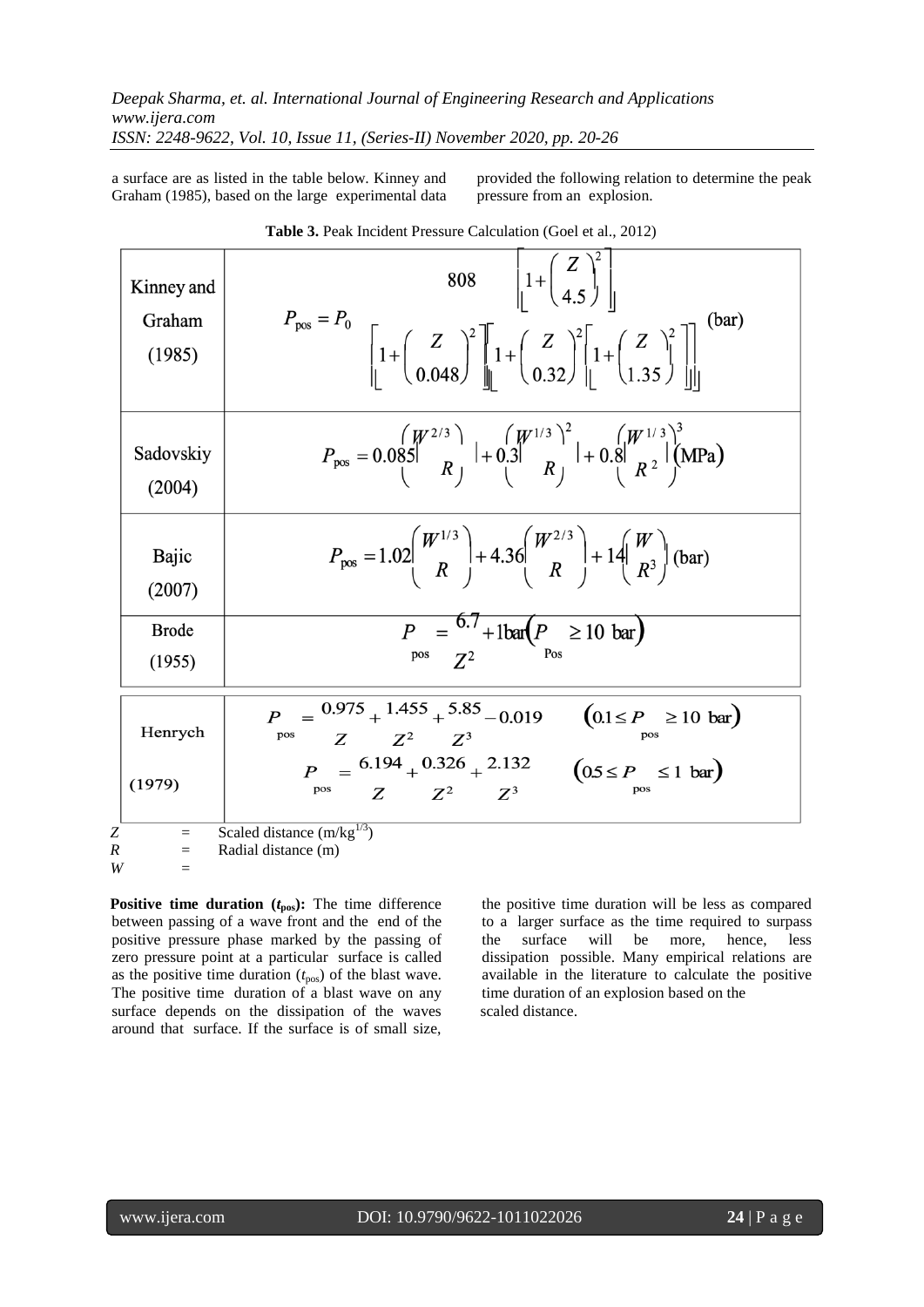*Deepak Sharma, et. al. International Journal of Engineering Research and Applications www.ijera.com ISSN: 2248-9622, Vol. 10, Issue 11, (Series-II) November 2020, pp. 20-26*

| Kinney and<br>Graham<br>(1985) | $\left 1+\frac{Z}{0.45}\right $<br>980<br>$t_{\text{pos}} = W^{1/3}$<br>(msec)<br>$\left[\begin{matrix} 2 \\ 1 + \left(\frac{Z}{0.02}\right)^3 \times \left[1 + \left(\frac{Z}{0.74}\right)^6\right] & 1 + \left(\frac{Z}{0.9}\right)^2 \\ 0 & 0 & 0 \end{matrix}\right]$ |
|--------------------------------|---------------------------------------------------------------------------------------------------------------------------------------------------------------------------------------------------------------------------------------------------------------------------|
| Henrych                        | $t_{\text{pos}} = 10^{(-2.75+0.27 \log_{10} Z) + \log_{10} W^{1/3}}$<br>(msec)                                                                                                                                                                                            |

triangular, rectangular keeping the impulse constant. The following are the empirical relations available for calculating the impulse of a wave pressure wave.

| Kinney and<br>Graham<br>(1985) | $I_{\text{pos}} = \frac{0.067 \left[ 1 + \left( \frac{Z}{0.23} \right)^4 \right]}{Z^2 \cdot 1 + \left( \frac{Z}{1.55} \right)^3} \text{bar} - \text{ms})$ |  |
|--------------------------------|-----------------------------------------------------------------------------------------------------------------------------------------------------------|--|
| Held<br>(1983)                 | $I_{\text{pos}} = \frac{W^{2/3}}{300 R} \left( \frac{1}{\text{Pa}} - \frac{1}{\text{sec}} \right)$                                                        |  |
| Sadovskiy<br>(2004)            | $I_{\text{pos}} = 200 \frac{W^{2/3}}{R}$ (Pa – sec)                                                                                                       |  |

## **Table 5. Positive Impulse**

**Positive Impulse**  $(I_{\text{pos}})$ **: The area under the pressure**time history curve is called as impulse. The peak pressure decreases rapidly from the highest value to zero, described as quasi-exponential decrease. For simplicity, this decrease in the value of the peak pressure can be considered as triangular, rectangular keeping the impulse constant. The following are the empirical relations available for calculating the impulse of a wave pressure wave.

## **PEAK REFLECTED PRESSURE (***P***ref)**

When a pressure wave generated from an explosion impinge a surface at an angle, it is reflected, which results in higher pressure on the surface than the incident side-on pressure. The magnitude of the reflected pressure depends on the angle of incidence of the blast wave, the radial distance of the detonation point from the surface, peak incident pressure developed due to the explosion, the type of pressure wave, and the properties of the surface. The magnitude of the reflected pressure is generally determined from the coefficient of reflection,

$$
P_{\text{ref}} = C_{\text{r}} P_{\text{pos}}
$$

Where  $C_r$  = Coefficient of reflection.

UFC 3-340-02 gives the detailed procedure of determining the peak reflected pressure on

a surface depending upon the peak incident pressure and angle of incidence of the waves. Figure 3.3 shows the coefficient of reflection (*C*r) based on the peak incident pressure of the explosion and the angle of incidence of the blast wave at a particular point on the surface.

The angle of incidence varies from  $0^{\circ}$  (wave parallel